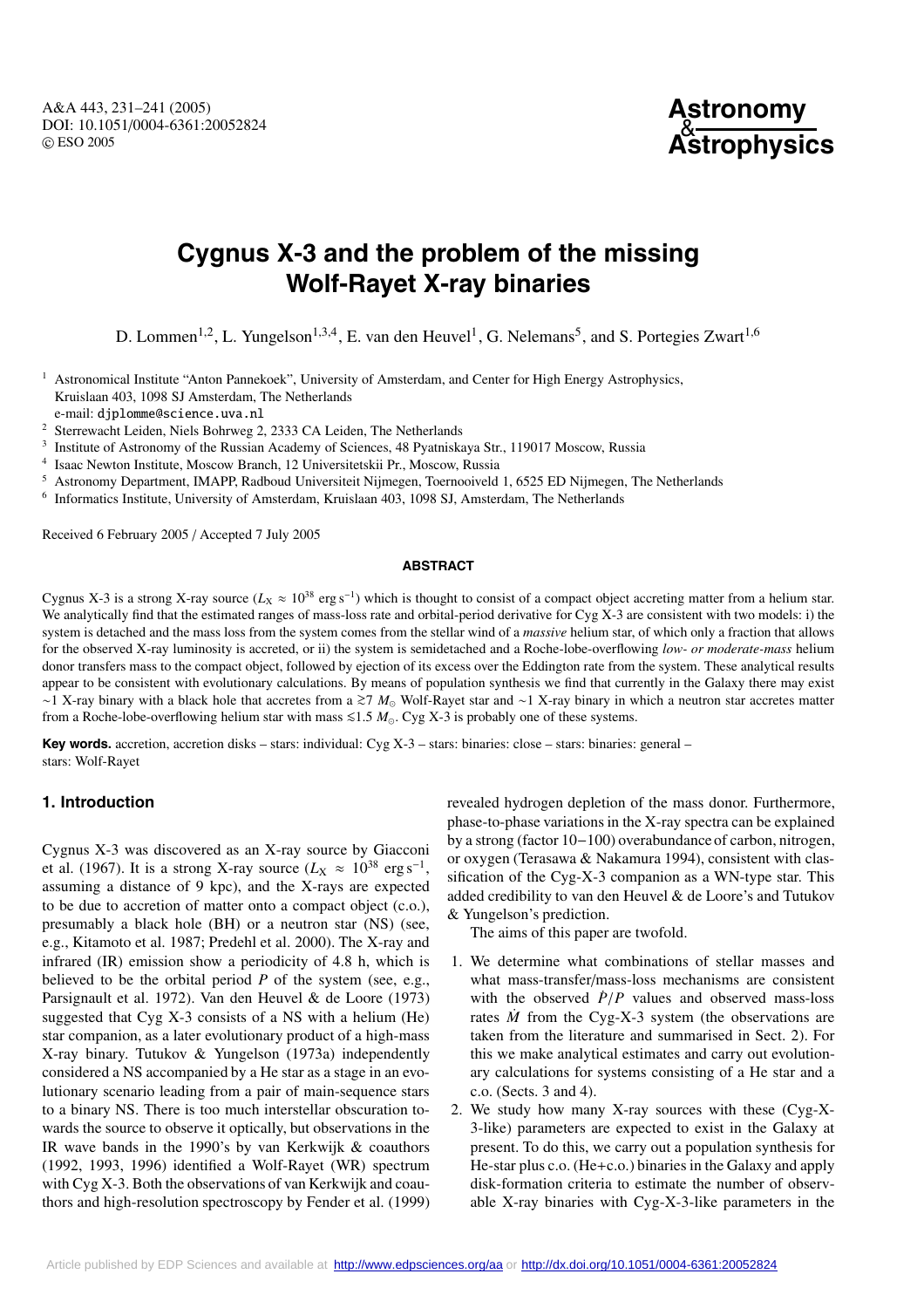Galaxy (Sect. 5). We try to explain why Cyg  $X-3$  is the only X-ray binary with a He-star companion we observe in our galaxy (Sect. 6.1), and briefly discuss two other binary systems that were recently suggested to consist of a c.o. and a WR star (Sect. 6.2). Conclusions follow in Sect. 7.

## **2. Observed and inferred properties of Cygnus X-3**

## 2.1. Masses of the components

Tavani et al. (1989) and later Mitra (1996, 1998) argued that the companion in Cyg X-3 should be a very-low-mass (0.01−0.03 *M*) He star. However, this is hard to reconcile with the high IR luminosity of the system (Hanson et al. 2000). Our calculations (Sects. 3.2 and 4) and population synthesis (Sect. 5) also exclude a donor less massive than ∼0.8 *M*.

Terasawa & Nakamura (1994) found, from the ionisation structure of the wind in Cyg X-3, that the mass of the windsupplying component has to be moderate:  $7^{+3}_{-2}$   $M_{\odot}$ .

Schmutz et al. (1996) conclude that the variations in the profiles of several near-IR emission lines are due to the orbital motion of the WR star and derive a mass function for the donor  $f(m_d) = 2.3 M_{\odot}$ . For the range of assumed Wolf-Rayet masses 5 to 20  $M_{\odot}$  and a range of possible inclinations 30°  $\leq i \leq 90^\circ$ , they get a mass in the range (7–40)  $M_\odot$ for the c.o., from which they infer that it is a BH.

Hanson et al. (2000) found a sinusoidal absorption feature originating in the wind in the 2.06  $\mu$ m spectral region of Cyg X-3, which allowed them to derive a mass function  $f(m) = 0.027 M_{\odot}$ . They considered two options: an origin of the absorption in the accretion disk or other material centred on the compact object, or association of absorption with the donor. The first option is consistent with low- or moderatemass (≤8 *M*<sub>☉</sub>) donors, but requires a low orbital inclination of the system  $(\leq 20^\circ)$ . Association of the absorption feature with the donor limits the mass of the WR companion to  $\leq 10$  *M*. if the accretor is a NS. For BH accretors the mass of the secondary may be as high as 70  $M_{\odot}$ .

Stark & Saia (2003) studied the modulation of X-ray emission lines from Cyg X-3. Based on a discussion of the location of the regions of emission of highly-ionised silicon, sulfur, and iron, they assume that the iron line is produced in the wind captured by the c.o. or in an accretion disk around it. They then use the fact of non-detection of a modulation of the iron lines to derive an upper limit to the mass function for the accretor:  $f(m_a) \leq 0.22$   $M_\odot$ . For an accretor of  $1.4 M_\odot$  or  $10 M_\odot$ , the minimum mass of the donor is then ~1.1  $M_{\odot}$  and ~3.4  $M_{\odot}$ , respectively. We furthermore note that in the case of Roche-lobe overflow (RLOF) a mass ratio  $m_d/m_a > 1.39$  is inconsistent with the observed increase in the period (see below), which then also implies an inclination <sup>&</sup>gt;∼20◦ in this case.

The early models of Cyg X-3 that assumed an elliptic orbit for the system (Ghosh et al. 1981) may be discarded now, since no signs of an apsidal motion were found in  $\approx 30$  yr of observations (Singh et al. 2002). One implication of not discovering any apsidal motion is the irrelevance of values found by Ghosh et al. (1981) for the orbital inclination, which are often used in the literature.

| <b>Table 1.</b> The values for $\dot{P}/P$ of Cyg X-3, derived by fitting two differ- |
|---------------------------------------------------------------------------------------|
| ent models to the observations. A parabolic ephemeris assumes $\ddot{P} = 0$ ,        |
| whereas in the cubic ephemeris a second derivative of the period un-                  |
| equal to zero is also taken into account.                                             |

| $\dot{P}/P$ , fitted value  | $\chi^2_{\rm red}$ | Reference                           |  |  |
|-----------------------------|--------------------|-------------------------------------|--|--|
| $(10^{-6} \text{ yr}^{-1})$ |                    |                                     |  |  |
| Parabolic ephemeris         |                    |                                     |  |  |
| $2.2 \pm 0.3^{\dagger}$     | 1.41               | van der Klis & Bonnet-Bidaud (1981) |  |  |
| $2.19 \pm 0.05^{\dagger}$   | 0.78               | Kitamoto et al. (1987)              |  |  |
| $1.6 \pm 0.1$               | 1.55               | van der Klis & Bonnet-Bidaud (1989) |  |  |
| $1.2 \pm 0.4$               | 2.07               | Kitamoto et al. (1995)              |  |  |
| $1.05 \pm 0.04$             | 3.08               | Singh et al. $(2002)$               |  |  |
| Cubic ephemeris             |                    |                                     |  |  |
| $4.0 \pm 0.6^{\dagger}$     | 1.36               | van der Klis & Bonnet-Bidaud (1989) |  |  |
| $2.9 \pm 0.2^{\dagger}$     | 1.46               | Kitamoto et al. (1995)              |  |  |
| $1.4 \pm 0.3^{\dagger}$     | 2.96               | Singh et al. $(2002)$               |  |  |

† Value not quoted in the paper cited, but calculated by us from the published values of  $P$  and  $\dot{P}$ .

To summarise, an ambiguity still exists in the interpretation of the radial-velocity curves of Cyg X-3, mostly related to different locations of spectral features that serve as the basis for radial-velocity determinations. However, at the moment it seems likely that Stark & Saia (2003) really measure emission originating in the vicinity of the c.o. Then their results suggest a rather moderate mass for the companion to the c.o., if the c.o. is a neutron star or a stellar-mass black hole.

## 2.2. Orbital period and its derivative

The period *P* of Cyg X-3 has been extensively monitored over the years (e.g., van der Klis & Bonnet-Bidaud 1981; Kitamoto et al. 1987), and is found to be increasing on a relatively short time scale of  $\sim 10^6$  yr. There are also indications of a second derivative on the order of  $-10^{-10}$  yr<sup>-1</sup> to the period (van der Klis & Bonnet-Bidaud 1989; Kitamoto et al. 1995). A summary of the estimates of  $\dot{P}/P$  for Cyg X-3 is presented in Table 1.

#### 2.3. Mass-loss rate

The mass-loss rate for Cyg X-3 was estimated from IR observations, usually using the Wright & Barlow (1975,  $W \& B$ ) model for the emission of a spherical, homogeneous, constantvelocity, isothermal wind. Stars have an accelerating wind with a temperature gradient, but W & B note that observations show spectrum flattenings in the near-IR similar to those predicted by their constant-temperature, constant-velocity model.

Waltman et al. (1996) and Miller-Jones et al. (2005) use another method to estimate  $\dot{M}$ . They also assume the mass outflow to be spherically symmetric and then use the fact that a (post-outburst) jet becomes observable with different delays after the burst at different frequencies (see Waltman et al. 1996,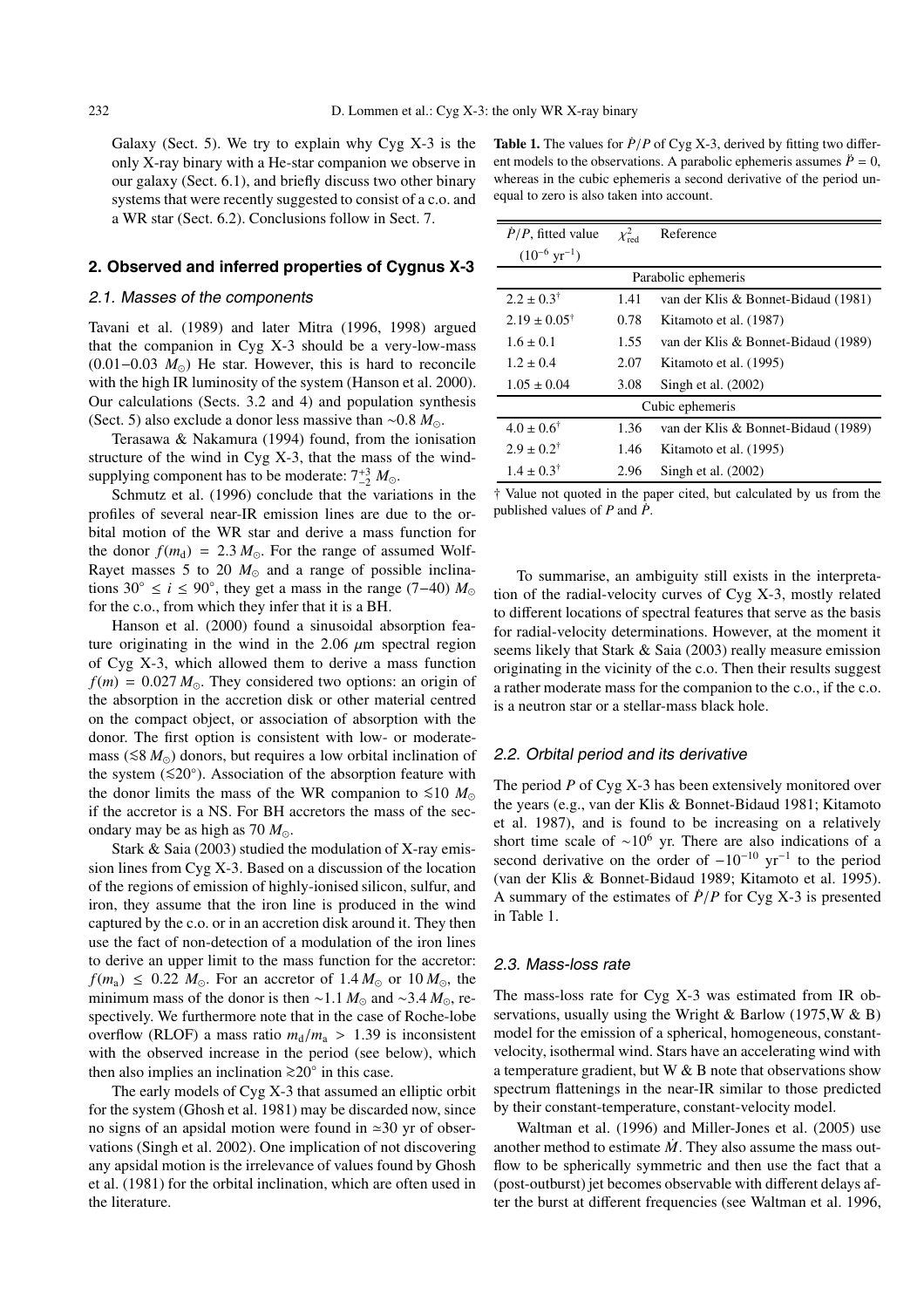**Table 2.** Values for  $\dot{M}$  from the literature. We only show values that are obtained from observations of the mass loss from the system, hence not those inferred from the evolution of the orbital period. All estimates except Ogley et al. (2001)*<sup>d</sup>* assume spherical symmetry. See the main text for details.

| Estimated $\dot{M}$                                        | Reference                       |
|------------------------------------------------------------|---------------------------------|
| $(0.2-2.7) \times 10^{-5}$ $M_{\odot}$ yr <sup>-1</sup>    | Waltman et al. $(1996)^{a}$     |
| $4 \times 10^{-5} M_{\odot} \text{ yr}^{-1}$               | van Kerkwijk $(1993)^b$         |
| $\leq 10^{-4}$ $M_{\odot}$ yr <sup>-1</sup>                | van Kerkwijk et al. $(1996)^c$  |
| $(0.4-2.9) \times 10^{-4}$ $M_{\odot}$ yr <sup>-1</sup>    | Ogley et al. (2001)             |
| $≤10^{-5} M_{\odot}$ yr <sup>-1</sup>                      | Ogley et al. $(2001)^d$         |
| $\sim$ 1.2 × 10 <sup>-4</sup> $M_{\odot}$ yr <sup>-1</sup> | Koch-Miramond et al. $(2002)^e$ |
| $(0.5-3.6) \times 10^{-6}$ $M_{\odot}$ yr <sup>-1</sup>    | Miller-Jones et al. $(2005)^f$  |

*<sup>a</sup>* From delays between the 15, 8.3, and 2.25 GHz radio light curves, assuming a jet velocity of 0.3 *c*.

*<sup>b</sup>* W & B model, from *K*-band observations, taking the wind velocity to be  $v_w = 1000$  km s<sup>-1</sup>.

<sup>*c*</sup> W & B model, from new *I*- and *K*-band observations, which gave an improved value for the wind velocity  $v_w \sim 1500 \text{ km s}^{-1}$ .

<sup>d</sup> Adopting the non-spherical, disk-like model by Fender et al. (1999) and using the Gorenstein (1975) approximation for X-ray absorption. *e* W & B model, taking  $v_w$  = 1500 km s<sup>−1</sup>.

*<sup>f</sup>* From delays between the 43 and 15 GHz radio light curves, assuming a jet velocity of 0.6 *c*.

for details). Note that this method gives  $\dot{M}$  in the wind, *not*  $\dot{M}$ in the jet itself, which is assumed to be much smaller.

The estimated mass-loss rates for Cyg X-3, varying from  $0.5 \times 10^{-6}$   $M_{\odot}$  yr<sup>-1</sup> up to 2.9 × 10<sup>-4</sup>  $M_{\odot}$  yr<sup>-1</sup>, are presented in Table 2. All estimates except one assume spherical symmetry. Note that deviations from spherical symmetry will most probably result in a *higher* mass-loss rate in the estimates from time delays (Waltman et al. 1996; Miller-Jones et al. 2005), whereas deviations from spherical symmetry in the other cases will result in a *lower* effective mass-loss rate from the system (see, e.g., Koch-Miramond et al. 2002).

If the increase in the orbital period is considered to be the result of a high-velocity wind from the system that takes away specific angular momentum of the donor (e.g., Kitamoto et al. 1995; Ergma & Yungelson 1998), the formula  $\dot{P}/(2P)$  =  $-\dot{M}_t/M_t$  yields  $\dot{M}_t \approx -5 \times 10^{-7} (M_t/M_\odot) M_\odot \text{ yr}^{-1}$ , where  $M_t$  is the total mass in the system.

#### **3. The models**

We consider two possible mechanisms that may cause variations of the orbital period in a binary system consisting of a c.o. and a companion. In the first model the companion loses mass in a wind which is directly lost from the system, except a tiny fraction that may be accreted (we assume accretion at the Eddington limit). This is the model assumed by, e.g., Kitamoto et al. (1995) and Ergma & Yungelson (1998), see previous section. In the second model the companion in a semidetached system transfers mass to the c.o., which then may eject (part of) the transferred mass from the system. A similar qualitative model was first suggested for Cyg X-3 by Vanbeveren et al. (1998a) and later for both SS 433 and Cyg X-3 by

Fuchs et al. (2002a, 2004). In this model the transferred matter forms an envelope around the c.o., resembling a stellar atmosphere. A small thin accretion disk may be present around the c.o. The envelope is ionised by X-ray emission from the vicinity of the c.o. and expelled from the system by radiation pressure. The whole process mimics the formation of a WRstar wind and consequently of a WR-like spectrum. Note that a disk-like wind from the system would give the same observed spectrum as a direct spherical wind from the donor. Following Fuchs et al. (2002a, 2004), one may speak about a "WR phenomenon" in this case. The line-emission region may then really be associated with the c.o. as suggested by, e.g., Fender et al. (1999) and Stark & Saia (2003). The details of this qualitative picture remain to be elaborated upon and verified by observations.

In principle the observed mass loss may be a combination of a direct wind and re-ejection of transferred mass. However, since in the case of Roche-lobe overflow (RLOF), the massloss rate considerably exceeds the mass-loss rate of a direct wind (see Sect. 3.2), we consider only the extreme cases, one being only wind mass loss (with only so much mass transfer as to allow the c.o. to accrete at the Eddington rate), the other being no direct wind and only mass transfer from the He star followed by re-ejection from the compact star.

## 3.1. Equation for the period derivative

We consider a binary system containing a mass-losing star (the donor) with mass  $m_d$  and a c.o. (the accretor) with mass  $m_a$ . The donor loses an amount of mass  $dm_d$  of which a fraction  $\alpha$ is directly lost from the system, carrying away the specific orbital angular momentum of the donor. A fraction  $\beta$  is first transferred to the accretor and then lost through re-ejection, carrying away  $\beta dm_d$  in mass with the specific orbital angular momentum of the accretor. We can then find  $\dot{P}/P$  as a direct function of  $\alpha$ ,  $\beta$ ,  $m_d$ ,  $m_a$ , and  $\dot{m}_d$  (see Appendix A):

$$
\frac{\dot{P}}{P} = \frac{\dot{m}_{\rm d}}{m_{\rm a}m_{\rm d}(m_{\rm a} + m_{\rm d})} \times \left[ \left( 3m_{\rm a}^2 - 2m_{\rm a}m_{\rm d} - 3m_{\rm d}^2 \right) \alpha - 2m_{\rm a}m_{\rm d}\beta + 3m_{\rm d}^2 - 3m_{\rm a}^2 \right]. (1)
$$

We assume the c.o. to accrete at the Eddington rate, which leaves four free parameters to deal with to obtain a time scale for orbital-period variations in the range of observed values for  $\dot{P}/P$  (see Table 1). Note that the cubic ephemerides ( $\ddot{P} \neq$ 0, in all those cases  $\ddot{P}$  < 0) fit the observations (slightly) better than the parabolic ephemerides. Although the cubic ephemerides of van der Klis & Bonnet-Bidaud (1989) and Kitamoto et al. (1995) are not confirmed – according to both ephemerides the period *P* should have stopped increasing and started *decreasing* by now, which is not observed – we note that  $\ddot{P}$  < 0 may indicate a decrease in the mass-loss rate. Discarding the unconfirmed cubic models in Table 1, the observed  $\dot{P}/P$ values are in the range  $1.0 \times 10^{-6}$  yr<sup>-1</sup> to  $2.2 \times 10^{-6}$  yr<sup>-1</sup>. We note here that in the extreme case in which there is only reejection and no direct WR wind (i.e.,  $\alpha = 0, \beta = 1$ ), only ratios of  $m_d/m_a < 1.39$  give an increase of the orbital period and are thus consistent with the observed  $\dot{P}$  of Cyg X-3.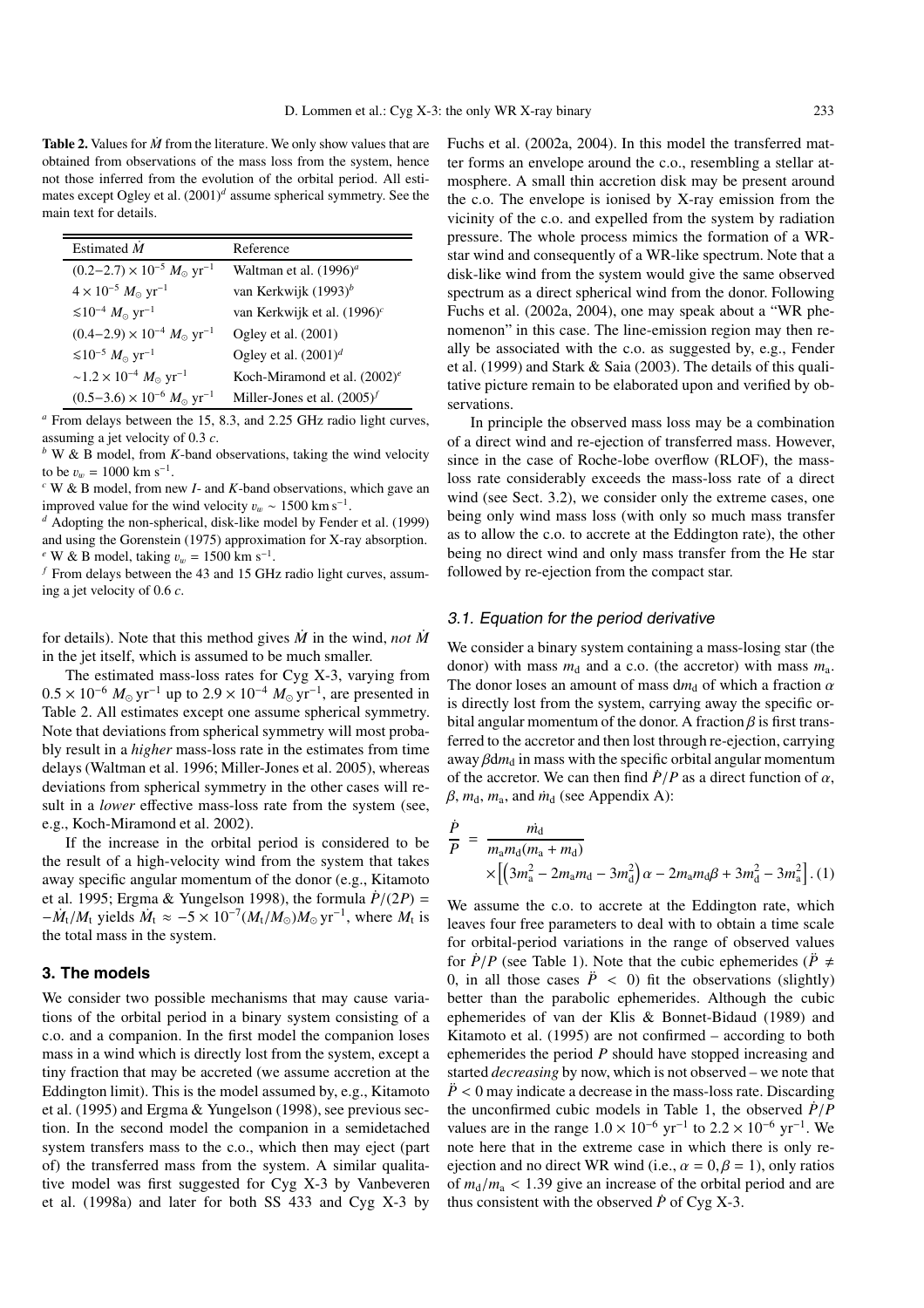

**Fig. 1.** Mass-loss rates of He stars: **a)** wind mass-loss rate for a homogeneous He star; **b)** wind mass-loss rate for a He star at He terminalage main sequence; **c)** rough estimate of the mass-loss rate of a star that overflows its Roche lobe on a thermal time scale after completion of core He burning.

# 3.2. Limits on the component masses derived from the rate of mass transfer and mass loss

#### 3.2.1. Mass loss due to a direct wind

The presence of relativistic jets (e.g., Mioduszewski et al. 2001) shows that there must be an accretion disk around Cyg X-3. This accretion disk may be formed either through wind accretion or through RLOF. We first consider the case where the He star loses mass in a wind and the compact object accretes part of this wind, presumably at the Eddington rate. For the wind mass-loss rate of a He star we use

$$
\dot{M} = \begin{cases} 2.8 \times 10^{-13} (L/L_{\odot})^{1.5} & \text{if } \log L/L_{\odot} \ge 4.5\\ 4.0 \times 10^{-37} (L/L_{\odot})^{6.8} & \text{if } \log L/L_{\odot} < 4.5 \end{cases}
$$
(2)

in *M*<sub>○</sub> yr<sup>-1</sup> (see Dewi et al. 2002 and references therein). We take the luminosity of a He star on the He main-sequence (HeMS) from Hurley et al. (2000), who only did calculations for He stars up to 10  $M_{\odot}$ ; but Nugis & Lamers (2000) find that when the Hurley et al. results are extrapolated up to He-star masses of  $M_{\text{He}} = 40 M_{\odot}$  they are consistent with the results of Schaerer & Maeder (1992), which are valid for WNE<sup>1</sup>/WC stars up to 40  $M_{\odot}$ . In Fig. 1 we plot the thus obtained mass-loss rate for a He star as a function of its mass  $M_{\text{He}}$ at the beginning and at the end of the HeMS.

Observed population I WR stars are more massive than ∼7 *M*<sub>☉</sub> (see, e.g., Nugis & Lamers 2000); lower-mass He stars will probably not show a WR spectrum, nor will they produce a wind that could explain the mass-loss rate observed in the Cyg-X-3 system. Nugis & Lamers do not report any WR stars with mass-loss rates below  $4 \times 10^{-6}$   $M_{\odot}$  yr<sup>-1</sup>, whereas Miller-Jones et al. (2005) find that the mass-loss rate from Cyg X-3 *may* be below  $4 \times 10^{-6}$   $M_{\odot}$  yr<sup>-1</sup>. This might be an indication that the WR spectrum observed from Cyg X-3 is due to the re-ejection of Roche-lobe-overflowed material that mimics the WR phenomenon. Another explanation, however, may be that the outflow is not spherically symmetric in the case of Cyg X-3 (Sect. 2).

#### 3.2.2. Mass transfer due to RLOF

Evolutionary calculations of Paczyński (1971), Tutukov & Yungelson (1973b), and Iben & Tutukov (1985) showed that He stars with  $M_{\text{He}}$  ≤ 0.8  $M_{\odot}$  do not expand during core He burning and later evolutionary stages. Also He stars with *M*<sub>He</sub>  $\geq 8$  *M*<sub>○</sub> hardly expand before carbon (C) ignition in their cores, later stages are so short that they may be neglected. For intermediate-mass He stars, inspection of the summary figure of Dewi et al. (2002, their Fig. 1) shows that in a binary with  $P = 0.2$  days containing a NS and a He star, the latter may overflow its Roche lobe in the He-shell-burning stage if  $M_{\text{He}}$  ≤ 5.8  $M_{\odot}$  or in the core-C-burning stage if  $M_{\text{He}}$  ≤ 7.4  $M_{\odot}$ . However, the expected number of systems in the Galaxy that experience RLOF in the C-burning stage is negligibly small since this stage is very short, and we are left with (0.8−5.8) *M* He stars, overflowing their Roche lobe in the He-shell-burning stage (so-called BB case of evolution). If RLOF occurs after core He burning is completed, the mass-exchange time scale is on the order of the thermal one:

$$
\tau_{\text{th}} = \frac{GM^2}{RL},\tag{3}
$$

with *M*, *R*, and *L* the mass, radius, and luminosity of the donor. In Fig. 1 we also plot the mass-transfer rate from the He star given by Eq. (3), with *R* and *L* at the end of the He mainsequence from Hurley et al. (2000).We see that if in a system containing a rather low-mass He star, matter is transferred to the c.o. via RLOF in a thermal time scale, the rate of loss of the re-ejected matter from the system would cover the same range in  $\dot{M}$  as that for the winds of WR stars. Notice that Fig. 1 justifies considering only the two extreme cases of mass loss (stellar wind vs. RLOF+re-ejection): in a system with a given He-star mass that experiences RLOF, the mass transfer rate due to RLOF is two orders of magnitude higher than the wind massloss rate of a He star with the same mass would be.

## 3.2.3. Analytical results for the Cyg-X-3 system

We can now insert the estimated values of RLOF and wind mass-loss rates given by Eqs. (2) and (3) and the observed  $\dot{P}/P$ into Eq. (1) and solve it for all possible combinations of masses of the components  $m_a$  and  $m_d$  that satisfy the observations for Cyg X-3. The result of this is shown in Fig. 2. The narrow strips in the lower left show the possible combinations, assuming that mass transfer in the system is due to RLOF in a thermal time scale. The strips are shown here to exemplify their narrowness: the width of the strip is typically less than 0.05  $M_{\odot}$ . When one uses mass-transfer rates for RLOF obtained from real binarystellar-evolution calculations, the position of the strip may be somewhat displaced, but it remains narrow. The larger areas to the right show the possible mass combinations, assuming that mass-transfer in the system is due to wind accretion. We note that the much larger areas for the wind-accretion solutions do not mean that wind accretion is the most probable means

<sup>&</sup>lt;sup>1</sup> Early WN stars, WN2-5.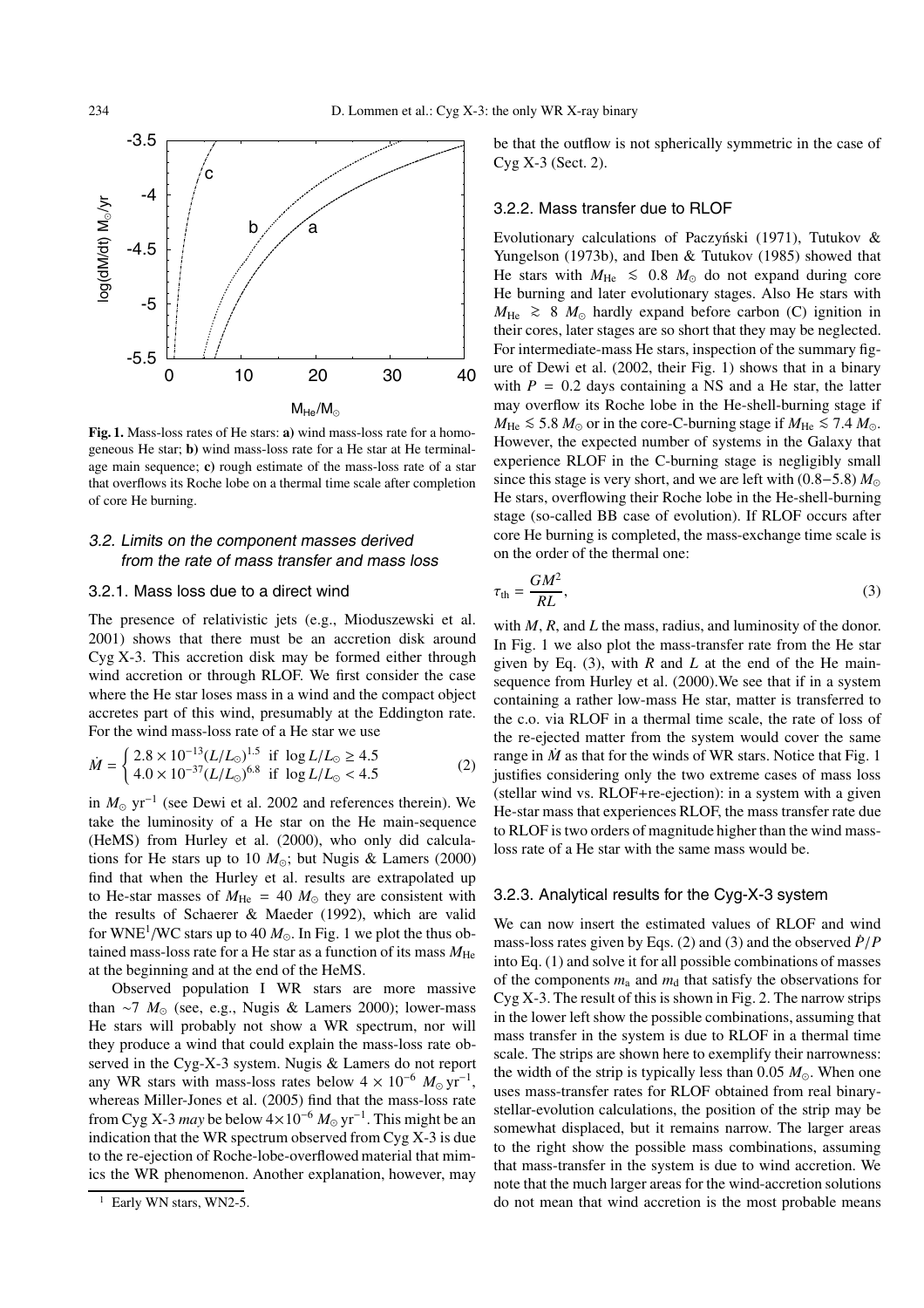

**Fig. 2.** Schematic representation of possible system configurations that are consistent with  $\dot{P}/P$  and  $\dot{M}$  as observed in Cyg X-3. RLOF solutions give a very narrow range of possible combinations of  $m_a$  and  $m_d$ (the two narrow strips in the lower left; the gap is due to the presumed gap between the masses of NSs and those of BHs). For windaccretion solutions, the range of possible combinations of  $m_a$  and  $m_d$ is much larger (hatched areas). Population synthesis shows that RLOF systems with NSs are formed in sufficiently large numbers to produce an observable Cyg-X-3 system. On the other hand, Roche-lobe overflowing BH systems are formed so rarely with *P* similar to the period of Cyg X-3 that the probability of observing them is negligible. See Figs. 5 and 4 and text.

of mass transfer in the Cyg-X-3 system. It merely shows that, *if* wind accretion is the mass-transfer mechanism in Cyg X-3, the space of possible  $m_a$ - $m_d$  combinations is still quite large, whereas RLOF as the mass-transfer mechanism leaves only a few possible combinations of  $m_a$  and  $m_d$ . However, results of population synthesis (see below) show that under the assumptions leading to the formation of He-star+BH (He+BH) systems, only a minor part of the "allowed" area is populated. Figure 2 shows that the observed mass-loss rate from the system and the observed  $\dot{P}/P$  are hard to reconcile with the suggestions of donor masses of several 10  $M_{\odot}$ .

## **4. Evolutionary calculations**

Analytical estimates for the Roche-lobe-overflowing systems presented above suggest that the "observed" *M*˙ range of Cyg X-3 may be typical for moderate-mass (up to several  $M_{\odot}$ ) He stars overflowing their Roche lobes after completion of core He burning. The results of our population synthesis also suggest that most He companions to compact objects are of moderate mass, see Sect. 5.

To verify the inferences in the previous section, we carried out several evolutionary calculations of semidetached systems consisting of He stars accompanied by a c.o. We assumed that the latter can accrete matter at  $\dot{M} \leq \dot{M}_{\text{Edd}}$  and that the excess of the transferred mass is lost from the system, taking away the specific angular momentum of the accretor. Prior to RLOF, mass loss by stellar wind was computed according to formulae (2). Accretion prior to RLOF was neglected. In the RLOF stage wind mass loss directly from the He star was

neglected (see Fig. 1). The adopted ranges of initial masses were 1.0  $M_{\odot}$ −4.1  $M_{\odot}$  for the He stars and 1.4  $M_{\odot}$ −5.0  $M_{\odot}$  for the c.o.'s. Computations were carried out using P. Eggleton's evolutionary code (priv. comm. 2003, see also Eggleton & Kiseleva-Eggleton 2002 and references therein). A selection of the results are presented graphically in Fig. 3. The systems had the following combinations of component masses at the onset of mass transfer:  $m_d$  = 3.0  $M_{\odot}$ ,  $m_a$  = 5.0  $M_{\odot}$  (Fig. 3a, b),  $m_d$  = 1.46  $M_{\odot}$ ,  $m_a$  = 1.4  $M_{\odot}$  (Fig. 3c, d), and  $m_d$  = 1.0  $M_{\odot}$ ,  $m_a$  = 1.4  $M_\odot$  (Fig. 3e, f). In all the computed systems the He stars started RLOF at  $P \approx 0.2$  day.

We find that the systems with He-star donors  $\geq$ 3.0 *M*<sub>o</sub> traverse the range of  $\dot{P}/P$  observed for Cyg X-3 in ~10<sup>2</sup> yr. We do note, however, that the typical value of  $\dot{P}/P$  in the RLOF phase decreases with the mass of the donor (for a given mass of the compact star) and that the time spent close to the observed  $\dot{P}/P$  range increases for lower-mass systems. A system that at the onset of mass transfer consists of a 1.46  $M_{\odot}$  He star and a 1.4  $M_{\odot}$  c.o. (Figs. 3c, d) spends about  $5 \times 10^3$  yrs in the  $\dot{P}/P$  range observed in Cyg X-3, and stays some  $6 \times 10^4$  yrs at  $\dot{P}/P$  values less than twice those in the observed range. A system of a 1.0  $M_{\odot}$  He star and a 1.4  $M_{\odot}$  c.o. stays within the observed range throughout RLOF (Fig. 3e, f).

## **5. Population synthesis**

We carried out a population synthesis to determine the current number of He+c.o. binaries in the Galaxy. The details of the population synthesis are briefly described in Appendix B. We used the approximations of Pols (1993) to the computations of Paczyński (1971) and Habets (1986) to estimate the core-He-burning times. In Figs. 4 and 5 we plot the masses of the components and the orbital periods of the He+c.o. systems that have He components in the core-He-burning stage. We find that there are currently ∼200 He+BH and ∼540 He+NS binaries in the Galaxy<sup>2</sup>.

#### 5.1. Wind-fed X-ray systems

As noted in Sect. 3.2.1 we expect an accretion disk in the Cyg-X-3 system. The systems shown in Figs. 4 and 5 may form a disk through wind accretion if the wind matter carries enough angular momentum as realised first by Illarionov & Sunyaev (1975); see, e.g., Livio (1994) for later work on this subject.

## 5.1.1. Helium-star/black-hole binaries

Following the derivation in Ergma & Yungelson (1998) for systems with Kerr BHs, we applied the disk-formation criterion

$$
P \lesssim 0.2(M_{\rm BH}/M_{\odot})v_{1000}^{-4} \, \text{day},\tag{4}
$$

where  $M_{BH}$  is the BH mass, and  $v_{1000}$  is the magnitude of the radial velocity of the wind in the vicinity of the c.o. in units

<sup>2</sup> Note that these numbers represent one possible random realisation of the model for a population of He+c.o. systems, so all numbers given are subject to Poisson noise.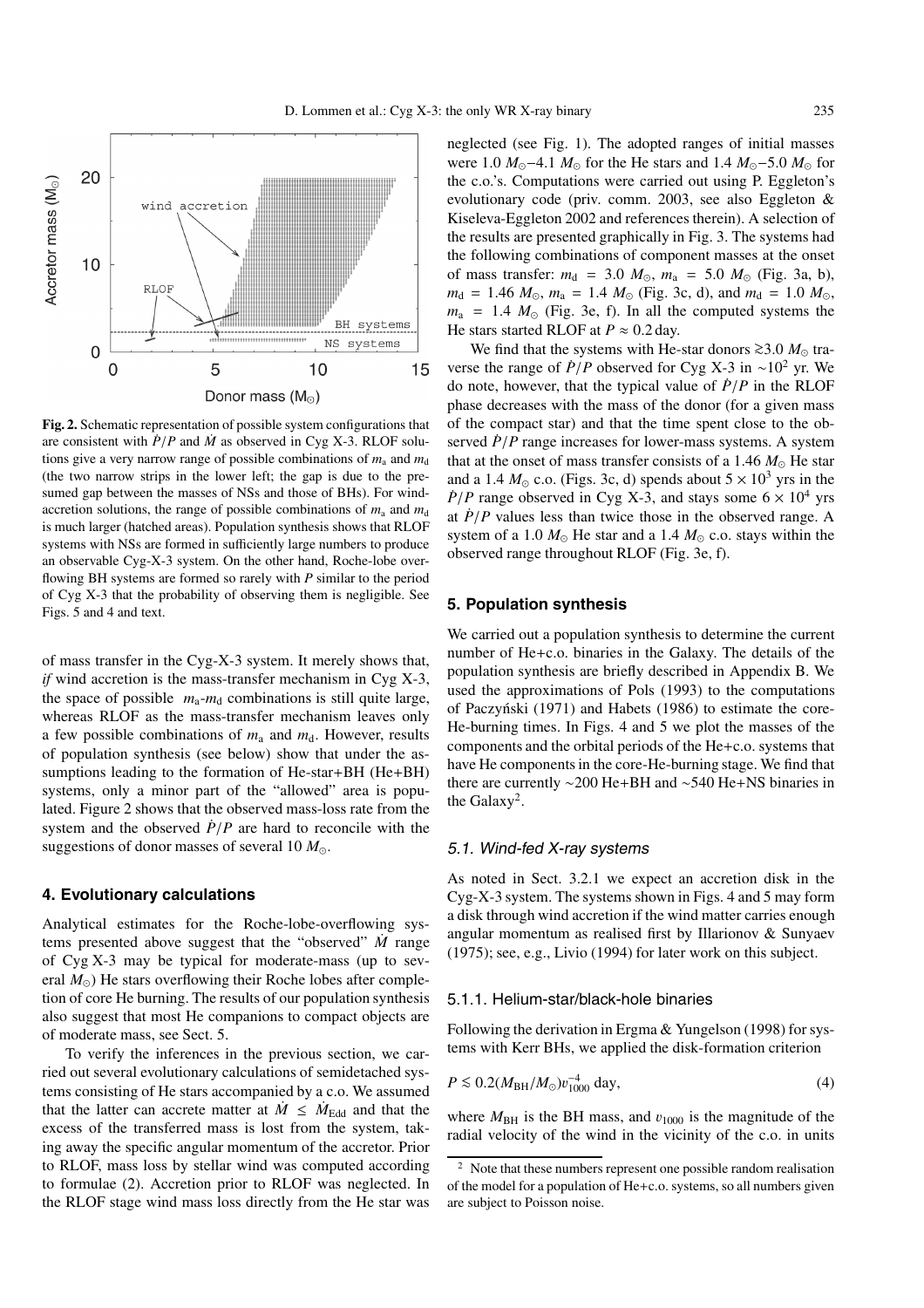

**Fig. 3.**  $\dot{M}$  and  $\dot{P}/P$  as function of  $M_{\text{He}}$  for systems with Roche-lobe overflowing He-star donors and compact accretors. Masses  $(m_{\text{d}}, m_{\text{a}})$  at the onset of mass transfer are: (3.0, 5.0), (1.46, 1.4), (1.0, 1.4)  $M_{\odot}$  (from top to bottom). Roche-lobe overflow starts at  $P \approx 0.2$  day. In all panels thick solid lines show results of computations. In panels for  $\dot{P}/P$  thin solid lines show the limits of observed  $\dot{P}/P$  in Cyg X-3. Dotted curves show rough estimates for  $\dot{M}$  and  $\dot{P}/P$  based on Eq. (3), derived with the approximations to  $R$  and  $L$  at the terminal-age He main-sequence from Hurley et al. (2000).

of 1000 km s<sup>-1</sup>. It appears then that for  $v_{1000} = 1$  there are currently ∼30 wind-fed disk-forming systems in the Galaxy, 5 of them with orbital periods similar to that of Cyg X-3. However, only 9 out of the 30 systems have  $M_{\text{He}}$  ≥ 7  $M_{\odot}$  donors and would be identified as WR stars. Only one of these systems has an orbital period close to that of Cyg X-3. The remaining four systems with *P* in the observed range have  $M_{\text{He}} \approx (2-4) M_{\odot}$ ; according to Eq. (2) their wind mass-loss rate will be below ~10<sup>-7</sup>  $M_{\odot}$  yr<sup>-1</sup> and they probably will not produce the

WR phenomenon<sup>3</sup>. There are 8 systems with  $M_{\text{He}} \ge 7 M_{\odot}$  and *P* ≥ 10 h that fulfil the disk-formation criterion. Note, however, that criterion (4) has a very steep dependence on  $v_{1000}$ ; if we

 $3 \text{ A}$  possible reason for the absence of the WR phenomenon in low-mass He stars is that, for luminosity-to-mass ratios characteristic for them, one does not expect radial pulsations that may drive shock waves with a consequential increase in the gas density necessary to produce radiative stellar winds (see, e.g., Fadeyev & Novikova 2003).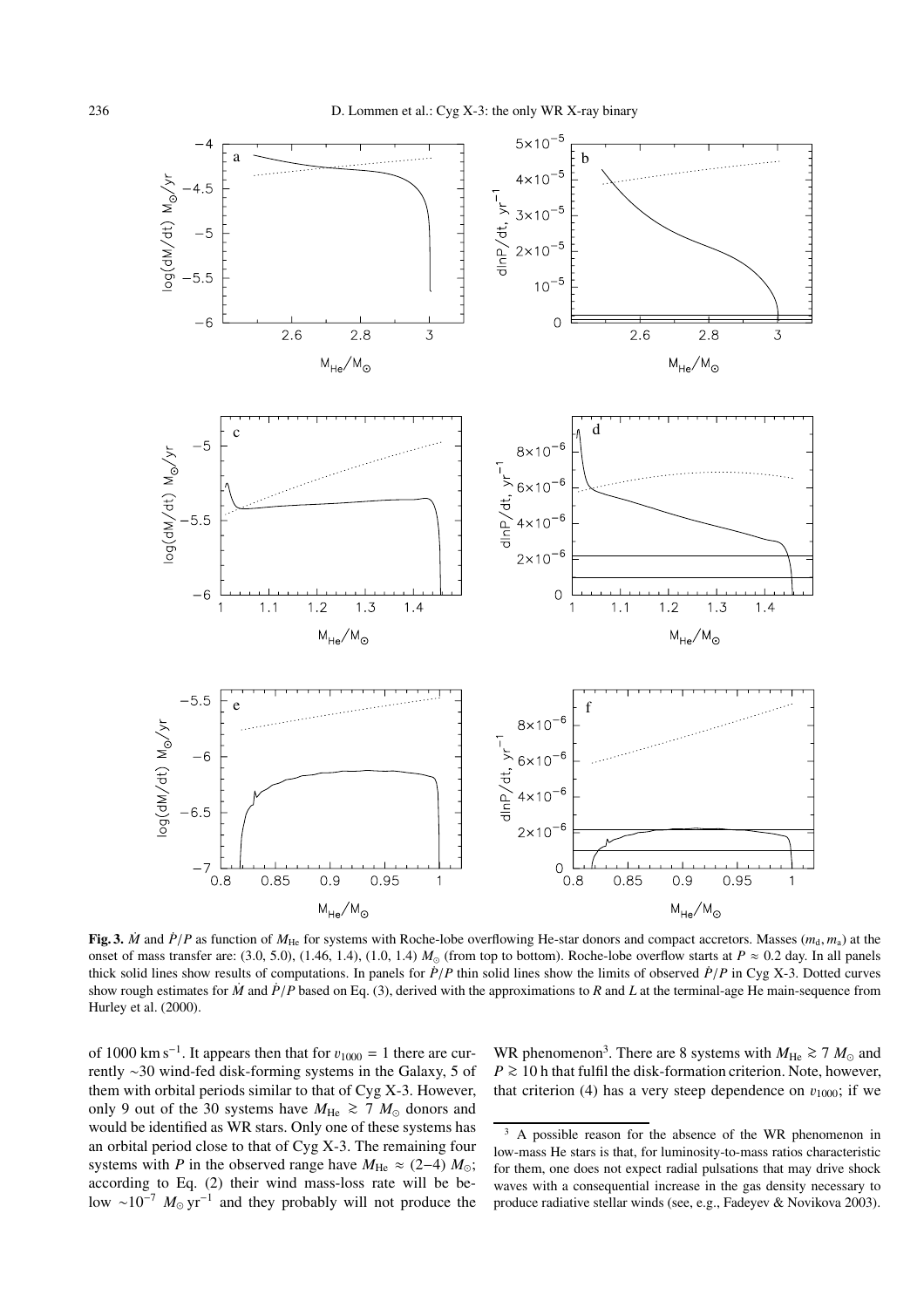

**Fig. 4.** Current population of core-He-burning He+BH binaries in the Galaxy. *Upper panel* – distribution in  $M_{He}$  – *P* plane; *middle panel* – distribution in *M*BH − *P* plane; *lower panel* – distribution in *M*He −  $M<sub>BH</sub>$  plane. The dash-dotted vertical lines in the upper and lower panel show the lower-mass boundary for He stars identified as WR stars. Systems that satisfy the disk-formation criterion for wind-fed objects (Eq. (4)) are marked by open circles; the subset of them with 3.6  $\leq$  $P/\text{hr} \leq 6.0$  is marked by stars.



**Fig. 5.** Current population of core-He-burning He+NS binaries in the Galaxy. The dash-dotted vertical line shows the lower-mass boundary for He stars identified with WR stars. The four dashed lines show the critical periods below which according to criterion (5) disk formation through wind accretion is possible, if  $v_{1000} = 1$ , 1.5, 2, and 3 (highest to lowest), respectively.

assume, e.g., that  $v_{1000} = 1.5$ , only 3 systems remain out of the 30 able to form disks, all of them with  $P < 0.15$  day and with  $M_{\text{He}} \approx 3 M_{\odot}$ . Since known WR stars have  $v_{1000} \approx (0.7-\overline{5.0})$ (Nugis & Lamers 2000), we claim that Cyg X-3 may well be the only wind-fed WR+BH system in the Galaxy.

As already noted by Iben et al. (1995) and Ergma & Yungelson (1998), with  $v_{1000} \approx 1.5$ , Cyg X-3 may have a windfed disk if  $M_{\text{BH}} \approx 5 M_{\odot}$ . The latter value fits well into the model range of expected black-hole masses in wind-fed systems with disks and orbital periods close to that of Cyg X-3 (the star symbols in Fig. 4). An additional reason why only a WR system with  $P \le 0.25$  days shows up as a WR X-ray binary may have to do with the velocity profile of the wind. In such a close system the wind will, at the orbit of the compact object, not yet have reached its terminal velocity (of for example 1500 km s<sup>-1</sup>), whereas in the wider systems it may have, such that no disk forms in the wider systems.

#### 5.1.2. Helium-star/neutron-star binaries

Figure 5 shows the population of He+NS binaries, which can be divided into two subpopulations. The first and larger subpopulation consists of systems with *P*  $\leq$  1 day and *M*<sub>He</sub>  $\leq$ 2  $M_{\odot}$ . The short period is due to their previous commonenvelope (CE) phase; the large number of low-mass He-star systems is due to the initial-mass function and to the fact that low-mass He stars live much longer than higher-mass He stars. The other systems form through a "double spiral-in" in which two giants go through a CE phase, producing two He stars. This formation channel only occurs for nearly-equal-mass binaries, and since the most massive He star collapses into a c.o., there is a lower limit to the mass of the other He star (see Brown 1995).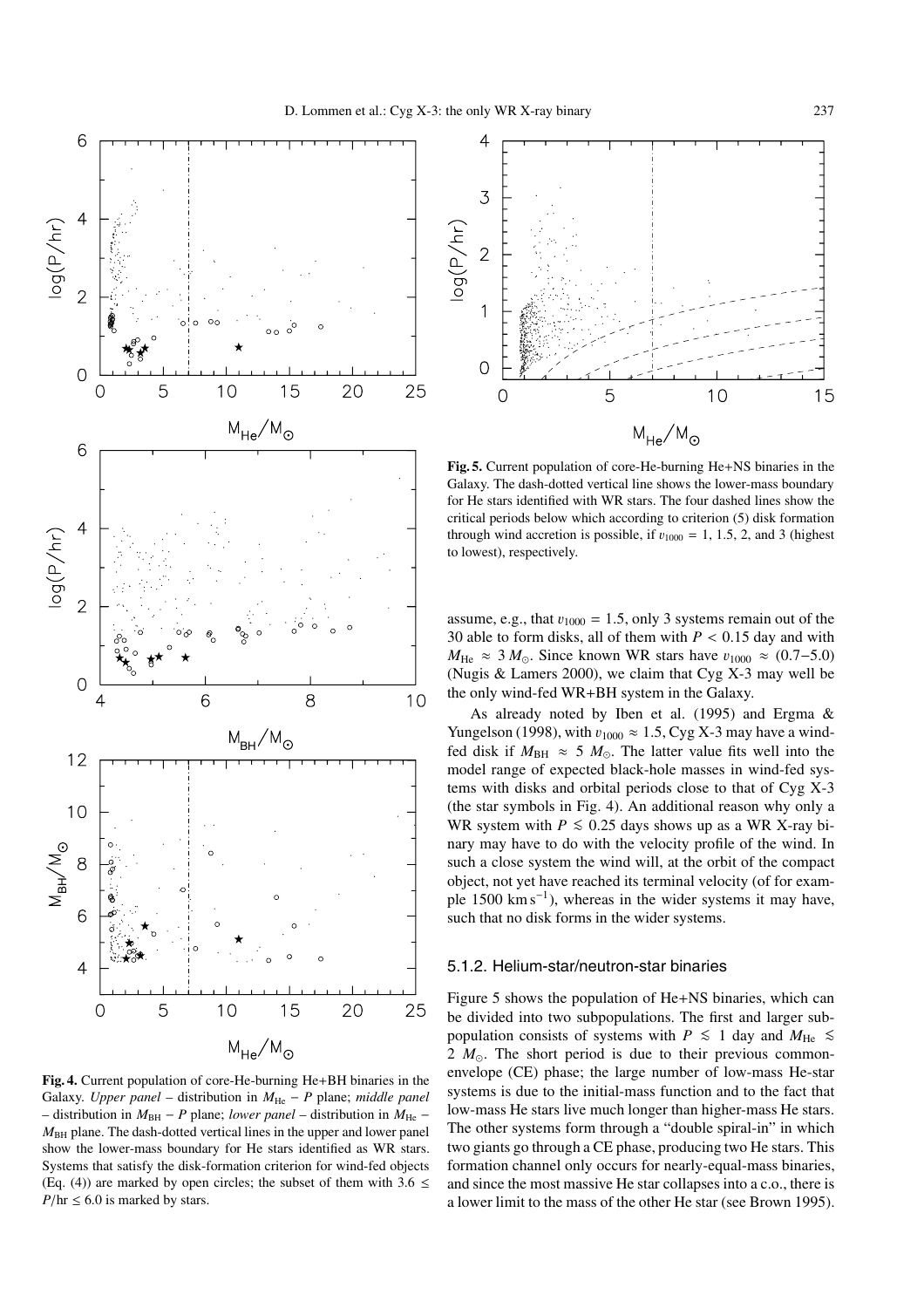As shown by Illarionov & Sunyaev (1975) and Ergma & Yungelson (1998), an accretion disk will form in a He+NS binary if the rotation period of the NS is longer than the equilibrium period that was established during the CE episode that accompanied the formation of the He star. Assuming that the wind-mass-loss rate may be described by a formula  $\dot{M} = kM_{\text{He}}^{\alpha}$ (e.g. Nelemans & van den Heuvel 2001), one derives as the disk-formation criterion

$$
P \lesssim 1.5 \times 10^5 k^{0.75} M_{\rm NS}^{1.5} M_{\rm t}^{-0.5} M_{\rm He}^{0.75 \alpha} v_{1000}^{-3} \text{ h.}
$$
 (5)

(This is equivalent to Eq. (9) of Ergma & Yungelson (1998), but with a more general expression for  $\dot{M}$ .) We assume  $k =$ 1.38×10<sup>-8</sup>,  $\alpha = 2.87$  after Nelemans & van den Heuvel (2001), which gives practically the same  $\dot{M}$  values as Eq. (2). Limiting periods for  $v_{1000} = 1, 1.5, 2,$  and 3 are plotted in Fig. 5 (dashes). We find ∼5 systems that may be identified as WR+NS systems with accretion disks. However, the very steep dependence on the wind velocity may reduce this number to 0. Thus, as already noted by Ergma & Yungelson (1998), the low angular momentum of WR-star winds may completely preclude the formation of wind-fed Cyg-X-3-like systems with NS companions.

One should note, however, that the mass-loss rates for He stars quoted above were derived from observational data on WR stars. Data on mass-loss rates for lower-mass He stars are not available. It is therefore not clear whether  $\dot{M}$  may be extrapolated to below  $\sim$ 7 *M*<sub> $\odot$ </sub>. Hence, the validity of criterion (5) below this mass is uncertain.

#### 5.2. X-ray systems powered by RLOF

Another possibility for Cyg X-3 is that the system contains a He star of  $≤7$  *M*<sub>○</sub> which transfers mass in the case BB of RLOF. Then the WR spectrum arises in re-ejected matter. Also in the RLOF case, we can estimate the number of systems we should currently observe as WR X-ray binaries. As mentioned in Sect. 4, the RLOF systems that can provide a  $\dot{P}/P$ close to the observed range must initially have had a low-mass (≤1.5 *M*<sub>☉</sub>) He-star donor. From the population-synthesis calculations we expect ∼500 such systems in the Galaxy at any time. Typically these systems live ~1.5 × 10<sup>7</sup> yrs, of which they spend  $\sim 10^5$  yrs in the phase of Roche-lobe overflow. We thus expect only of order 1 such system in the Galaxy to be in the phase of Roche-lobe overflow at any time.

As indicated by Fig. 5, the bulk of these systems has  $P \leq$ 10 h. The typical mass-transfer rates in these systems are in the range (1–3) × 10<sup>-6</sup>  $M_{\odot}$  yr<sup>-1</sup>, and most of the transferred mass will be lost from the system through re-ejection. These rates are consistent with the lowest observational estimates of  $\dot{M}$ for Cyg X-3.

#### **6. Discussion**

#### 6.1. The "missing" He+c.o. binaries

Our population synthesis shows that there are several core-He-burning He+NS binaries and a few dozen core-He-burning He+BH binaries with He-star masses  $\ge 7$  *M*<sub>o</sub> in our Galaxy. If we assume that all matter that passes through the so-called accretion radius  $r_a = 2Gm_a/c^2$  (*G* the gravitational constant, *c* the speed of light) is accreted by the c.o., and that the gravitational potential energy of the accreted matter is converted into luminosity, all wind-accreting He-star binaries with  $M_{\text{He}}$  > 3  $M_{\odot}$  in our model population will have an intrinsic luminosity  $\geq 10^{36}$  erg s<sup>-1</sup> and should be observable as He-star X-ray sources. In this we also assume that Eq. (2) holds down to low-mass He stars.

Apart from Cyg X-3, a few WR+c.o. candidates are reported: e.g., HD 197406/WR 148 (Marchenko et al. 1996), HD 191765/WR 134 (Morel et al. 1999), HD 104994/WR 46 (Marchenko et al. 2000). However, it is still unclear whether the companions to these WR stars really have a relativistic nature, as the systems lack the X-ray luminosity expected in such a case. A low  $L<sub>X</sub>$  can be reconciled with, e.g., a spinning pulsar, that deflects the flow.

The fact that we do not observe several tens of He-star X-ray binaries in the Galaxy may be due to self-absorption of the X-ray photons by the wind of the donor. It turns out that for the binaries in our population-synthesis sample, the minimum column density between the c.o. and Earth due to the He-star wind depends mainly on  $M_{\text{He}}$ . This column density is  $\geq$ 10 g cm<sup>-2</sup> for all sources with *M*<sub>He</sub> > 4 *M*<sub>☉</sub>, rendering these sources unobservable in X-rays at energies below 20 keV. We do note that INTEGRAL has discovered several sources at energies >20 keV, of which ∼40 are still unidentified (Ubertini 2005). These hard sources might well be the missing He+c.o. binaries.

The derivation for the column density also applies to RLOF-accreting sources that spherically symmetrically throw out overflowing matter in excess of the Eddington rate. We saw in Sect. 3 that the mass-transfer rate for RLOF systems is  $\ge 5 \times 10^{-6}$  *M*<sub>☉</sub> yr<sup>-1</sup>, well above the Eddington rate for a solarmass c.o. ( $\dot{M}_{\text{Edd}} \approx 8 \times 10^{-8} M_{\odot} \text{ yr}^{-1}$  for a 1.4  $M_{\odot}$  NS accreting pure He) and good enough for a minimum column density of ~10<sup>2</sup> g cm<sup>-2</sup>. This may support the suggestion of a model for Cyg X-3 in which the excess matter is thrown out of the system equatorially instead of spherically symmetrically (Sect. 3), together with a very low inclination for the system.

# 6.2. IC10 X-1 and SS 433, two other Wolf-Rayet X-ray binaries?

## 6.2.1. IC10 X-1

Bauer & Brandt (2004) and Clark & Crowther (2004) find that the luminous X-ray source IC10 X-1  $[L_{0.1-2.5 \text{ keV}} = (2-4) \times$  $10^{38}$  erg s<sup>-1</sup>] in the starburst galaxy IC10 is spatially coincident with WNE star [MAC92] 17-A (notation adopted from Crowther et al. 2003). Assuming [MAC92] 17-A to be the most probable optical counterpart to IC10 X-1, Clark & Crowther (2004) fit a model with a stellar temperature of 85 000 K,  $\log(L/L_{\odot})$  = 6.05,  $\dot{M} = 4 \times 10^{-6} M_{\odot} \text{ yr}^{-1}$ , and a terminal wind velocity of 1750 km s<sup>-1</sup> to the observed He II  $\lambda$ 4686 and NV  $\lambda\lambda$ 4603−20 emission. They infer a mass for the WR star of ~35  $M_{\odot}$ , using the WR mass – luminosity relations of Schaerer & Maeder (1992). Allowing for clumping,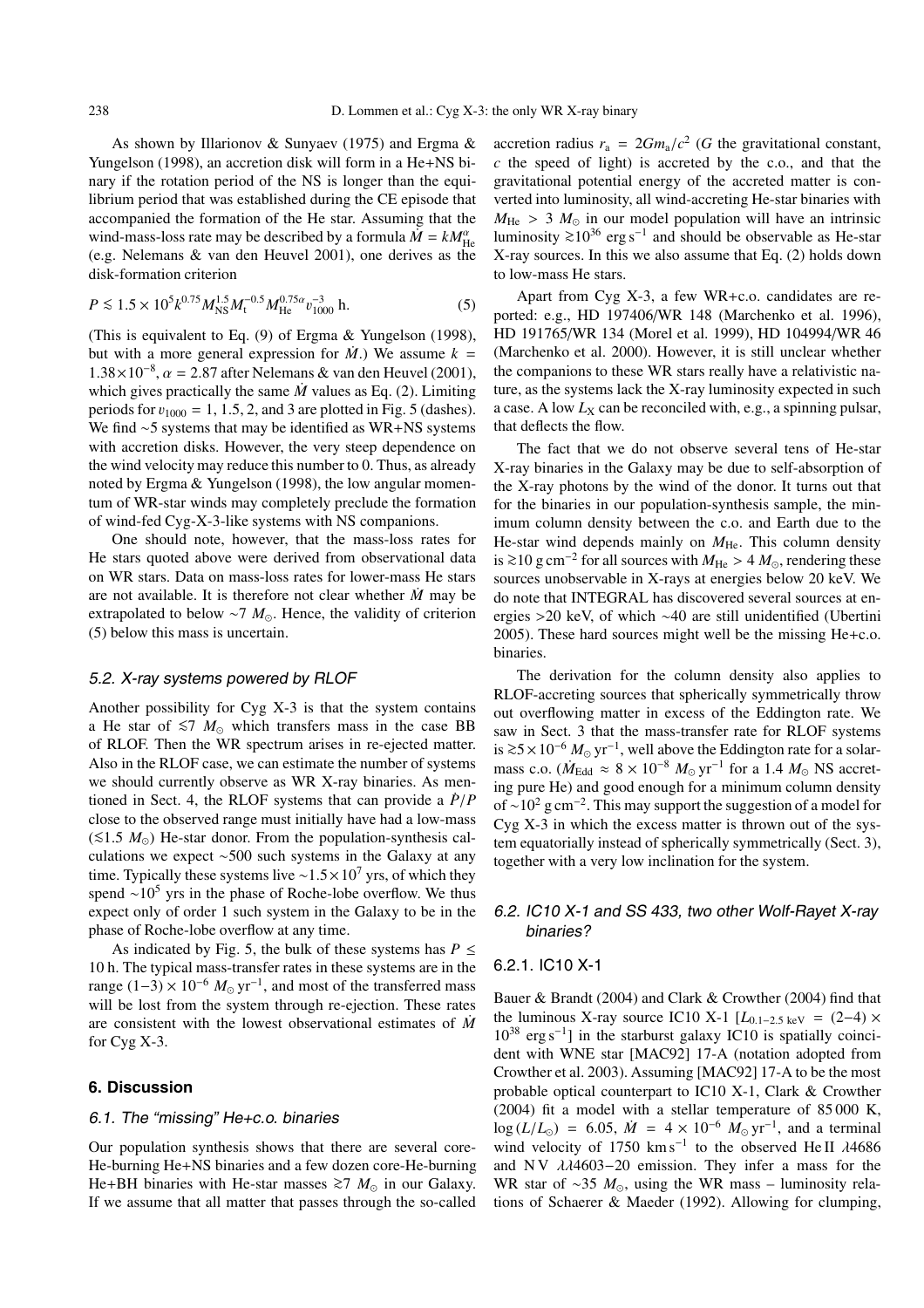Clark & Crowther find that  $\dot{M}$  is equivalent to a homogeneous mass-loss rate of ~1 × 10<sup>-5</sup>  $M_{\odot}$  yr<sup>-1</sup>.

Bauer & Brandt (2004) note that IC10 X-1 is quite similar to Cyg X-3 in terms of X-ray luminosity, spectrum, and variability. Thus, IC10 X-1 may be the first extragalactic example of a short-lived WR X-ray binary similar to Cyg X-3. Identification of the optical counterpart to IC10 X1 with a massive WR star suggests that the system is wind-fed<sup>4</sup>.

Note, however, that in the field of IC10 X-1 there are three other candidate optical counterparts, with O- or B-spectral types, to the X-ray source. Clark & Crowther (2004) suggest that their wind mass loss is insufficient to explain the observed X-ray luminosity with wind accretion. From this Clark & Crowther argue that, if one of those three candidates is the optical counterpart to IC10 X-1, the system is Roche-lobeoverflow fed similar to LMC X-4 or LMC X-3.

## 6.2.2. SS 433

The variable X-ray and radio source SS 433 was also suggested to be a WR X-ray binary (van den Heuvel et al. 1980; Fuchs et al. 2002a, 2004). Van den Heuvel et al. suggested that SS 433 contains an evolved early-type star or a WR star, based on the nature of its stationary spectrum, the size of the emitting region, the necessary presence of a strong wind for the production of the IR emission, and the large outflow velocity of the wind.

In one of the latest attempts to identify the optical counterpart of SS 433, Fuchs et al. (2002a,b) compared its mid-IR spectrum to WR stars of the WN subtype. They found the spectrum of SS 433 to resemble that of WR 147, a WN8+B0.5V binary with colliding wind. Using the formulae of Wright & Barlow (1975) and taking wind clumping into account, Fuchs et al. (2004) obtain  $\dot{M} = (5-7) \times 10^{-5} M_{\odot} \text{ yr}^{-1}$ , compatible to a strong late-WN wind.

Fuchs et al. (2004) proposed that the material surrounding the c.o. forms a thick torus or envelope around it rather than a classic thin accretion disk. They argue that the material is ionised by X-rays emitted from the vicinity of the c.o. and expelled by radiation pressure, which results in the imitation of a WR star. As mentioned above, this model needs further elaboration, especially the formation of the WR spectrum and the self-absorption of the X-rays.

On the other hand, King et al. (2000) suggested that SS 433 is a mass-transferring system in which the formation of a CE may be avoided if radiation pressure expels the transferred matter in excess of the Eddington rate, i.e., a re-ejection model with a hydrogen-rich donor. For this model the donor mass must be in the range of  $(4-12)$   $M_{\odot}$ . The model has received support from the discovery of A-type super-giant features in the spectrum of SS 433 observable at certain orbital phases (Gies et al. 2002; Hillwig et al. 2004). Estimated masses of the components are  $10.9 \pm 3.1$  and  $2.9 \pm 0.7$   $M_{\odot}$ , fitting the King et al. model. As noted by Fuchs et al. (2004), if the results of Gies et al. (2002)

and Hillwig et al. (2004) are confirmed, one needs to resolve an apparent contradiction of the simultaneous presence of A-star and WR-star features in the spectrum.

If the presence of an A-type star is not confirmed, however, it may appear that SS 433 really is a WR X-ray binary, the second one known in the Galaxy after Cyg X-3.

#### **7. Conclusions**

We find in Sect. 5 that there are in principle two possible He-star binary configurations which may explain the observed  $\dot{P}/P$  and  $\dot{M}$  of Cyg X-3, and for which population-synthesis calculations combined with disk-formation criteria predict the existence of ∼1 such system in the Galaxy.

The first possibility is a system consisting of a massive (≥7  $M_{\odot}$ ) helium (i.e., WR) star and a BH around which a disk is formed through wind accretion. Population synthesis predicts that at any time ∼1 such system with an orbital period similar to that of Cyg X-3 is present in the Galaxy, provided that the wind velocity near the orbit of the c.o. is  $\leq 1000$  km s<sup>-1</sup>. In this case the system will have a lifetime of several times  $10<sup>5</sup>$  yrs (the lifetime of the He star), and the secular orbital-period increase is simply due to stellar-wind mass loss.

The second possibility is a system consisting of a He star with a mass  $\leq 1.5$  *M*<sub>o</sub> and a NS, which is powered by mass transfer due to RLOF at a rate in the range  $(1-3) \times$ 10<sup>-6</sup> *M*<sub>o</sub> yr<sup>-1</sup>. Population synthesis predicts that also ∼1 such system with  $P < 10$  h may be present in the Galaxy at any time. In this case the system will have a lifetime of about  $10^5$  yrs, and the secular orbital-period increase is due to the combined effects of the mass transfer and subsequent mass loss – at a rate close to the transfer rate – from the accretion disk around the NS.

In view of the population-synthesis results, we deem both configurations equally likely for Cyg X-3. We note that, though the first of the solutions implies the presence of a "real" WR star in the system, its mass is probably not extremely high, ≤12 *M*<sub>o</sub>. Thus, both solutions are consistent with the conclusion of a relatively moderate mass for the companion in Cyg X-3, which follows from identification of the emission region with the vicinity of the compact object (Fender et al. 1999; Stark & Saia 2003).

We now speculate on the fate of these configurations. In the "wind" case, if the WR star loses sufficient mass, it might terminate as a NS, such that a system consisting of a BH plus a young radio pulsar would emerge. In view of the likely mass of ~5  $M_{\odot}$  for the BH (a value well within the range of BH masses in confirmed BH binaries, see, e.g., McClintock & Remillard 2004), disruption of the system in the supernova explosion seems unlikely. Alternatively, the WR star might collapse to a black hole, producing a double-BH binary.

The fate of the "RLOF" configuration is most likely a binary consisting of a massive white dwarf (composed of CO or ONeMg), together with a recycled neutron star. Several such systems are known in our galaxy as fast-spinning binary radio pulsars with massive white-dwarf companions in circular orbits (see, e.g., Stairs 2004).

Note that the estimate of  $\dot{M}$  quoted above is more than an order of magnitude lower than would be expected for such a massive WR star, even when keeping in mind the low metallicity of IC10:  $Z/Z_{\odot} \approx 0.25$ (e.g., Lequeux et al. 1979).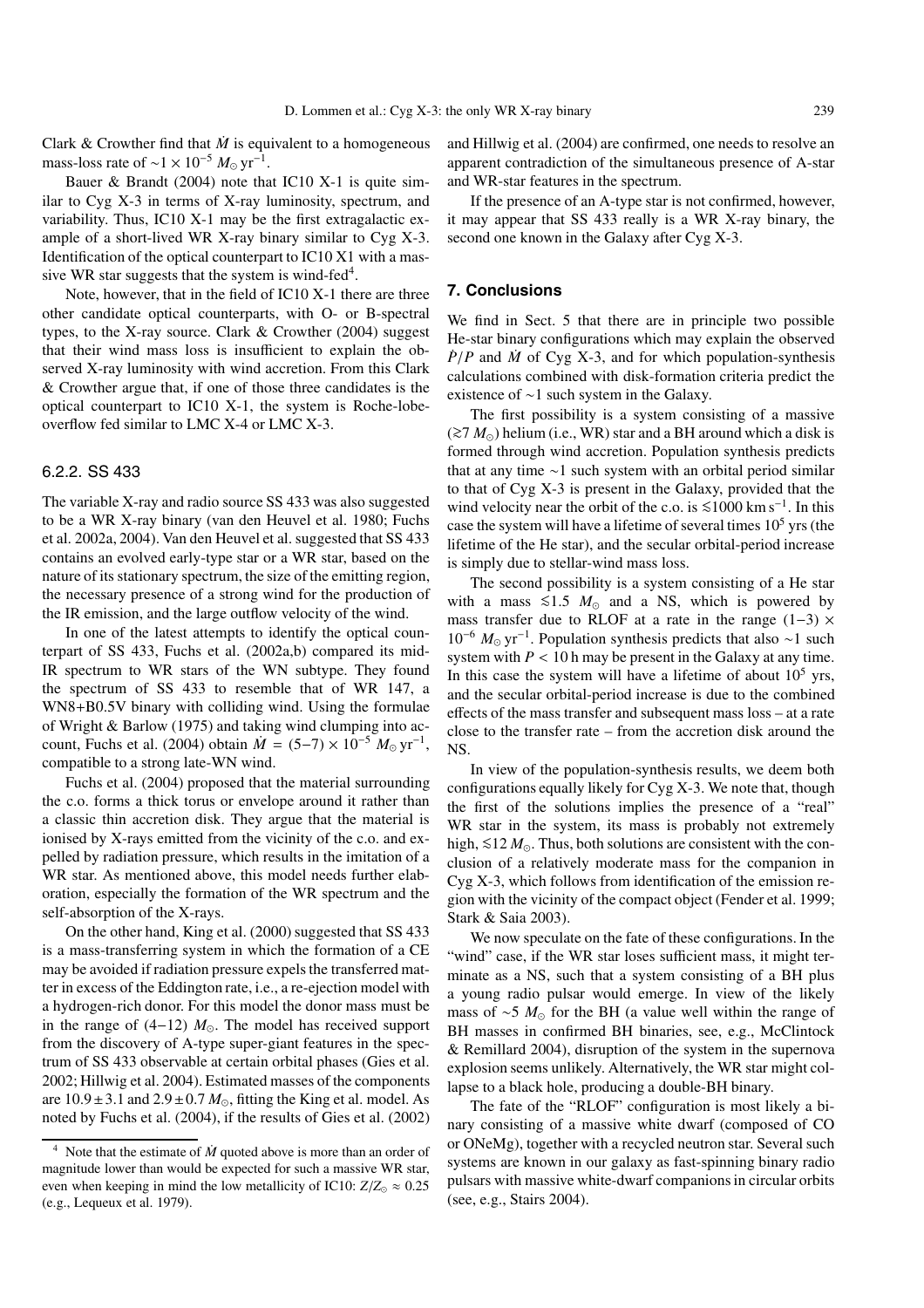*Acknowledgements.* We are grateful to P. Eggleton for providing the latest version of his evolutionary code. We would like to thank our colleagues at the "Anton Pannekoek" Astronomical Institute and at the Institute of Astronomy of the Russian Academy of Sciences for useful discussions. In particular we would like to thank T. Maccarone for discussions on X-ray binaries, J. Miller-Jones for sharing preliminary results on Cyg X-3, and K. van der Hucht, A. de Koter, and N.N. Chugai for useful discussions on the properties of WR stars. LRY acknowledges the warm hospitality of the Astronomical Institute "Anton Pannekoek," where part of this work was accomplished. LRY is supported by RFBR grant 03-02-16254, the Russian Ministry of Science and Education Program "Astronomy", NWO, and NOVA. SPZ is supported by KNAW.

# **Appendix A**

We derive below the dependence of  $\dot{P}/P$  on the masses of the donor and the accretor  $m_d$  and  $m_a$ , the mass-loss rate from the donor  $\dot{m}_d$ , the fraction of  $\dot{m}_d$  that goes in a direct wind  $\alpha$ , and the fraction of  $\dot{m}_d$  that is re-ejected after transfer to the accretor β. Early similar derivations are given in e.g. Huang  $(1963)$ and Tutukov & Yungelson (1971).

The total orbital angular momentum of the system is

$$
J = \frac{2\pi}{P} \left[ \frac{m_a m_d}{(m_a + m_d)} \right] a^2.
$$
 (6)

From Eq. (6) we have

$$
\frac{dJ}{J} = -\frac{dP}{P} + \frac{dm_a}{m_a} + \frac{dm_d}{m_d} - \frac{d(m_a + m_d)}{(m_a + m_d)} + 2\frac{da}{a}.\tag{7}
$$

We then use Kepler's third law and definitions

$$
dm_a = -(1 - \alpha - \beta)dm_d
$$
 (8)

$$
d(m_a + m_d) = (\alpha + \beta)dm_d
$$
\n(9)

(by definition,  $\alpha + \beta \leq 1$ ) to derive

$$
\frac{dP}{P} = 3\frac{dJ}{J} + 3\frac{(1 - \alpha - \beta)dm_d}{m_a} - 3\frac{dm_d}{m_d} + \frac{(\alpha + \beta)dm_d}{(m_a + m_d)}.
$$
 (10)

The logarithmic derivative of the orbital angular momentum due to mass loss from the system is given by

$$
\frac{dJ}{J} = \frac{\alpha m_a^2 + \beta m_d^2}{(m_a + m_d)} \frac{dm_d}{m_a m_d}.
$$
\n
$$
\text{Inserting this into (10), we obtain}
$$
\n(11)

Inserting this into (10), we obtain

$$
\frac{dP}{P} = \frac{dm_d}{m_a m_d (m_a + m_d)} \times \left[ \left( 3m_a^2 - 2m_a m_d - 3m_d^2 \right) \alpha - 2m_a m_d \beta + 3m_d^2 - 3m_a^2 \right].
$$
 (12)

We note that our Eq.  $(12)$  is not consistent with the expressions for variations of *a* and *P* in a similar model given by Soberman et al. (1997, their Eqs. (30) and (31)). The correct equations in their notation are:

$$
\frac{\partial \ln a}{\partial \ln q} = 2(\mathcal{A}_w - 1) + (1 - 2\mathcal{B}_w) \frac{q}{1 + q}
$$

$$
+ (3 + 2\mathcal{C}_w)\epsilon \frac{q}{1 + \epsilon q}, \tag{13}
$$

$$
\frac{\partial \ln P}{\partial \ln q} = 3(\mathcal{A}_w - 1) + (1 - 3\mathcal{B}_w) \frac{q}{1 + q}
$$
  
 
$$
+ (5 + 3\mathcal{C}_w)\epsilon \frac{q}{1 + \epsilon q}.
$$
 (14)



**Fig. 6.** Summary of the evolution of the mass of single stars or components of wide binaries (*top panel*) and of stars in binaries experiencing RLOF (*bottom panel*). As a function of initial mass, the lines give: the mass at the end of the main-sequence (*M*tams, solid line), the initial mass of the He-core  $(M<sub>core,i</sub>, dotted line)$ , the mass just before the supernova explosion or the formation of the white dwarf (*M*pre−SN, dashed line), and the mass of the final c.o.  $(M_{\text{comp.obj}})$ , black-whiteblack line). The bottom panel shows the masses for a primary that loses its hydrogen envelope soon after the end of the main sequence, before the He-core burning starts.

## **Appendix B**

We used the Nelemans et al. (2004) realisation of the SeBa program (Portegies Zwart & Verbunt 1996) to carry out our population-synthesis calculations. The effects of stellar wind and c.o. formation are shown in Fig. 6. The most important assumptions about the evolution of massive stars in binaries relevant to this paper are as explained in Portegies Zwart & Yungelson (1998, 1999); Nelemans et al. (2001) with the following two differences:

- 1. WR stellar winds are modelled by the fit to observed WR mass-loss rates derived by Nelemans & van den Heuvel (2001).
- 2. It is assumed that stars with more massive carbon-oxygen cores than 6.5  $M_{\odot}$  collapse into a BH (for single stars this means stars with an initial mass above  $25 M_{\odot}$ , in close binaries stars with an initial mass above 28  $M_{\odot}$ , see Fig. 6). The mass of the resulting BH is 65 per cent of the mass of the exploding object (based on, e.g., Nelemans et al. 1999). The lowest-mass BH (for an exploding naked carbonoxygen core) thus has a mass of  $4.2 M_{\odot}$ .